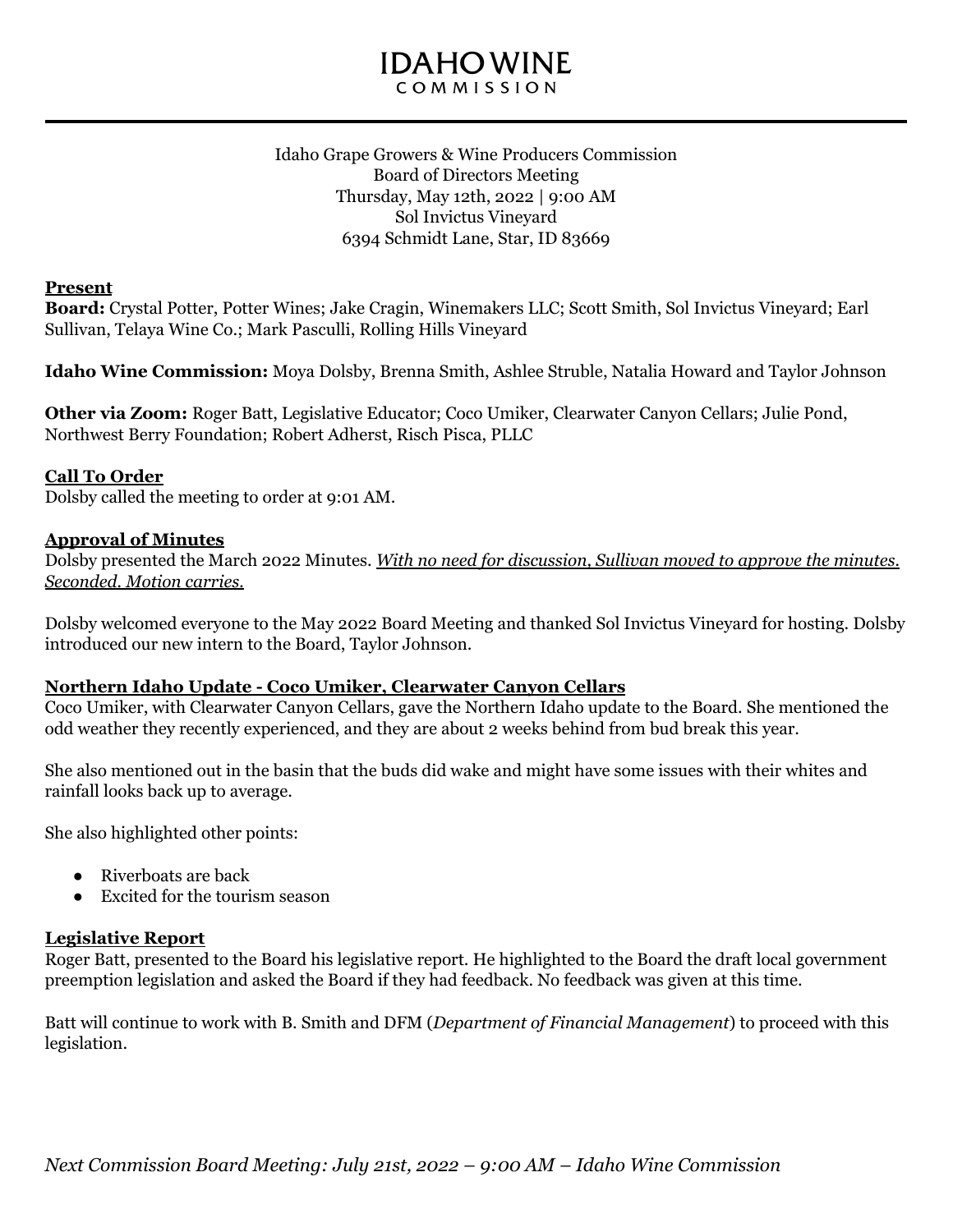Batt gave an update on upcoming meetings

- May 20th Meeting with FARE Idaho on parklets and will be in touch after the meeting with updates
- May 23rd Joint Meeting to preserve and protect farmland in Canyon County
- May 24th 75% Rule with Ada County Commissioners in Boise

# **Presentation - John Segale - Fahlgren Mortine**

John Segale with Fahlgren Mortine, made his introduction to the Board. He highlighted that he has seen the same issues in California with what is going on currently in Idaho.

*He highlighted a points and action that we can take as a wine community:*

- Create a code of standards for wineries to agree on where they look at different situations and have an industry standard
- Idaho wine community and Idaho Wine Commission put forth for these code of standards, which is agreed upon by our wine community
- This code of standards will be proactive for any situations that may arise
- Segale mentioned doing a survey to find out the perception of wineries in their community
- Impact to economy best to protect land from urban development

Segale opened his presentation to questions. He stressed we reach out to other community allies to promote our wine community to leverage our importance in the community.

Dolsby mentioned the importance of spreading the word of our wine community and creating talking points.

Sullivan mentioned the challenge in which we are facing the misinformation of our industry. He suggested we need a PR campaign to get firmly across what it means to operate a winery, revenue the wine community brings into the state of Idaho and the realistic business tactics and practices.

*Segale also highlighted:*

- Tip cards in our tasting rooms with facts and other benefits
- 1-800 number to consumers/neighbors to call if they have an issue where they can feel heard in the moment
- Value benefit of a productive wine community with facts on the importance of vineyards and fire prevention

Pasculli also stressed we need people in these upcoming hearings with Ada County. He believes this will make a larger impact.

Umiker highlighted the importance of finding community allies. Dolsby asked Segale how we can start the Code of Conducts. He will be in touch with some samples.

# *John Segale left the meeting.*

# **Financial Report**

B. Smith reviewed the budget with the Board. B. Smith presented the current financials to the Board. *With no need for discussion, Sullivan moved to approve the financial reports as presented. Seconded. Motion carries.*

B. Smith gave an overview of the received grants for marketing and research. B. Smith is currently working on COVID SCBG Applications for grants. The grants are due Friday, May 13th.

*Paid assessments were highlighted to be Board via the PowerPoint slide.*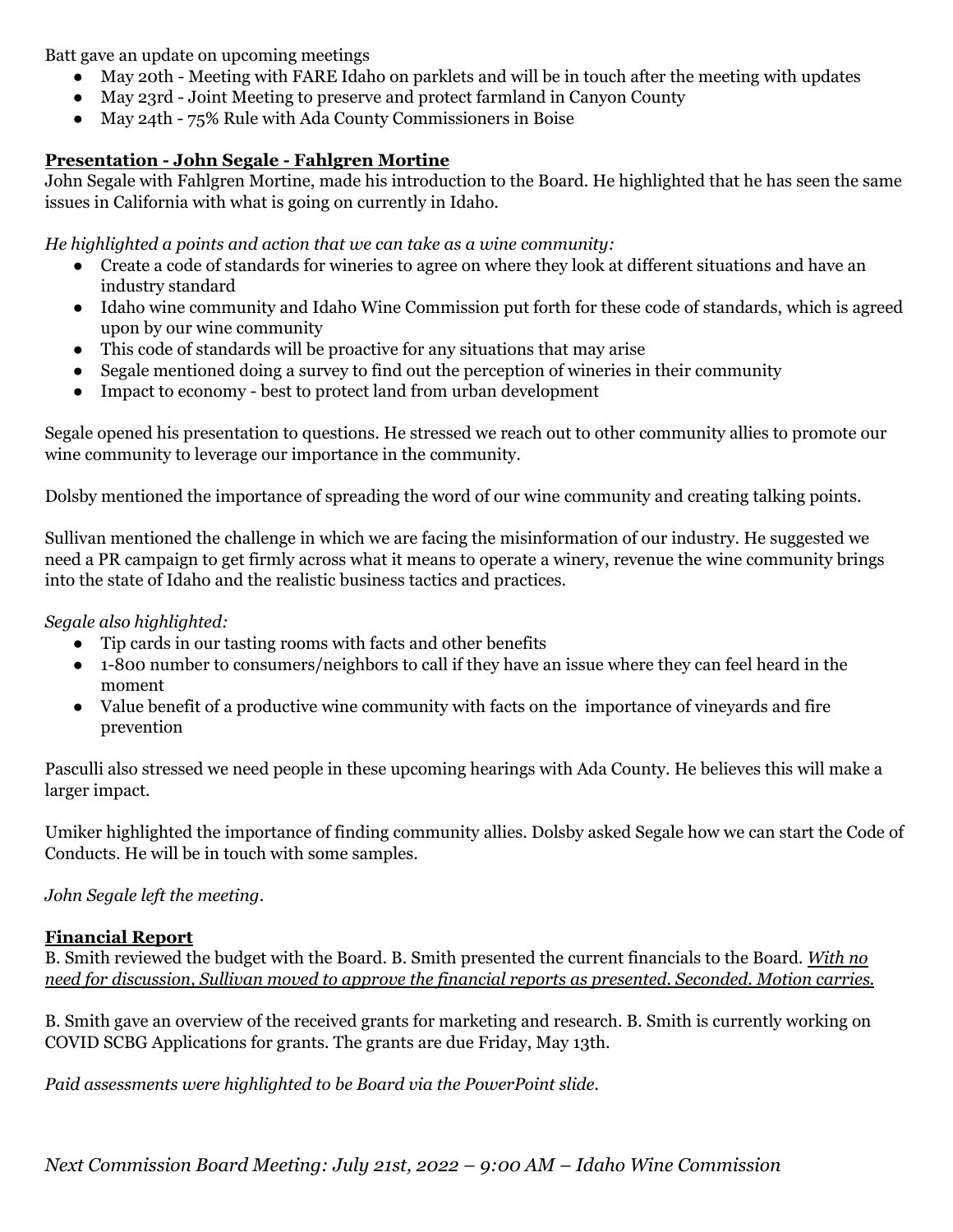B. Smith opened her presentation to the Board about the draft budget and asked the Board if they have additional questions.

### **Education Report**

### **Idaho Wine and Cider Competition**

- Registration still open
- Welcome Dinner at Anthony's
- Industry Reception to follow at Koenig Vineyards
- Wine Tour for judges the following day

### **Education Seminars**

- Harvest Host Seminar
	- May 2nd, 2022
- Kade Casciato Vineyard One-on-ONes
	- May 4th, 2022
- Kade Casciato Industry Vineyard Round Table
	- May 5th, 2022
- WISE Phone Seminar
	- May 10th, 2022

# **Brand Loyalty Report**

### **Savor Idaho**

- June 12th, 2022
- Sweepstakes with Alaska Airlines starting in May
- T Shirt order to Wear Boise
- Working on layout
- Working on all permitting
- Prepping badges

# **Idaho Wine and Cider Month**

- Passport 2022
	- Working on creation of document
	- Working on prizes
- Banners
	- New banners in Downtown Boise

*Dolsby presented to the Board recent media highlights. All media highlights can be found on the website.*

# **Staff Highlights**

### **Moya**

- Legislation
- Budget Reviews
- Fahlgren/Mortine Status Meetings
- Annual Meeting
- Grants
- Gonzaga Leadership Program
- DBA/Garden/SWITA/PTA boards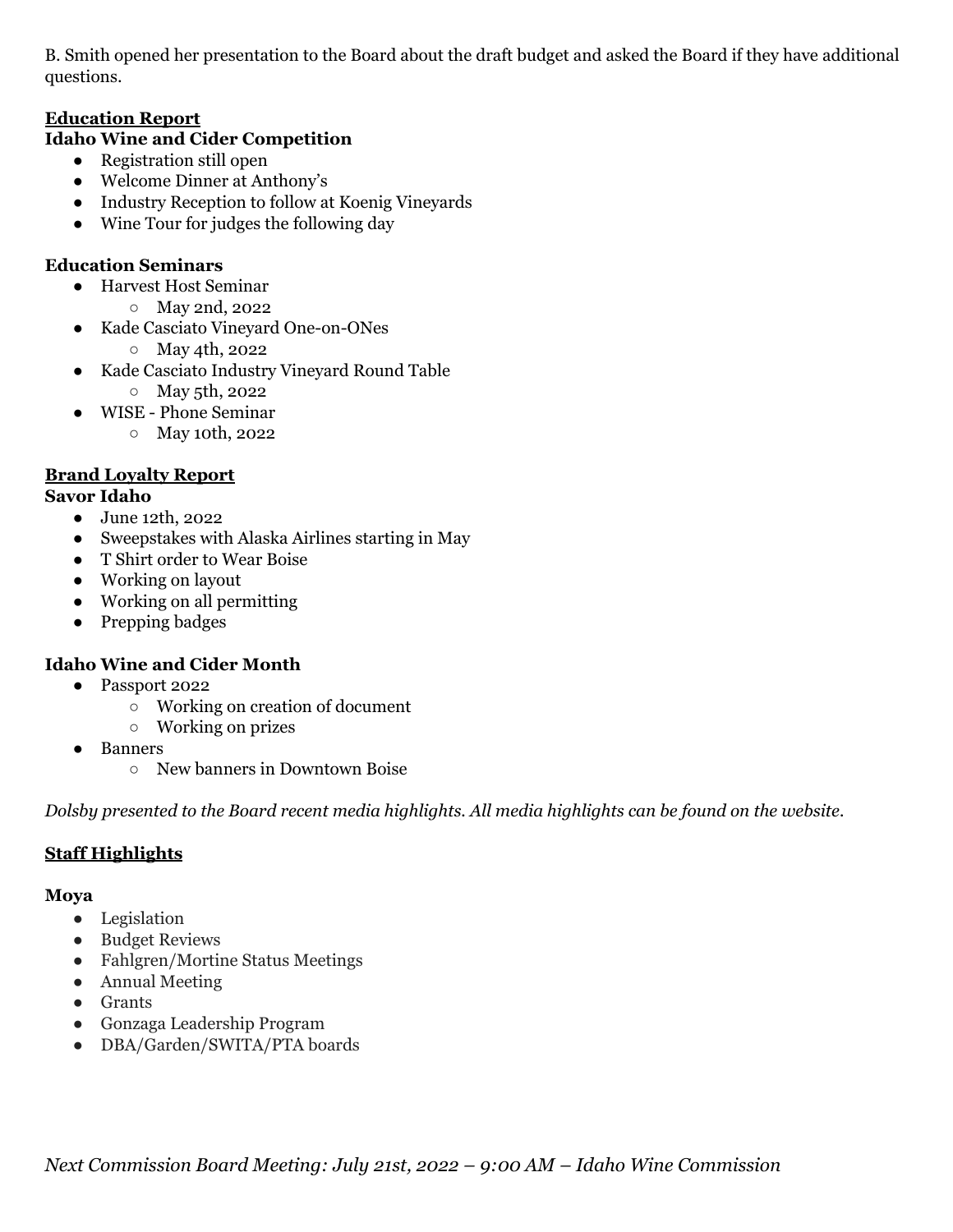#### **Brenna**

- Monthly Financials
- Work on 22/23 Draft Budget
- Communications with Tax Commission
- Grant Planning & Writing
- Savor Idaho Preparations
	- Ticket Sales Management
- Attended BSU Class Building a Culture of Accountability
- Designed Passport
- Planned Vineyard Visits Kade & Tony
- Put together new desks & reorganized office
- *● Visited friends in Seattle - Gentry grew up overnight!*
- *● Celebrated 1st Mother's Day*

#### **Ashlee**

- Industry emails / stand alone emails
- Consumer emails
- F/M Status Meetings
- Mother's Day emails for promotions
- Website updates
- Savor Idaho updates and consumer responses
- Industry Reception Planning
- Welcome Dinner Planning
- Savor Idaho Sponsorships
- Board Meeting Preparations
- Created Kade's One-on-One Vineyard Schedule
- Social Media Calendar Approval
- Logistics for Idaho Wine/Cider Competition
- *Kids sports and MOTHER'S DAY Celebration*

### **Natalia**

- Worked on getting final details for the passport
- Working on details for Savor Idaho
	- Getting wine info for Co-Op
	- Organizing badges for check-in
- Getting banners for downtown Boise for Idaho Wine and Cider Month
- Adding events to the website
- Sending out tour brochures & Sippin'
- Through 2022 stickers
- Scheduling industry meetings
- *● Moving to Seattle after Savor Idaho*
- *● Spending time with friends and family*
	- *○ before I move!*